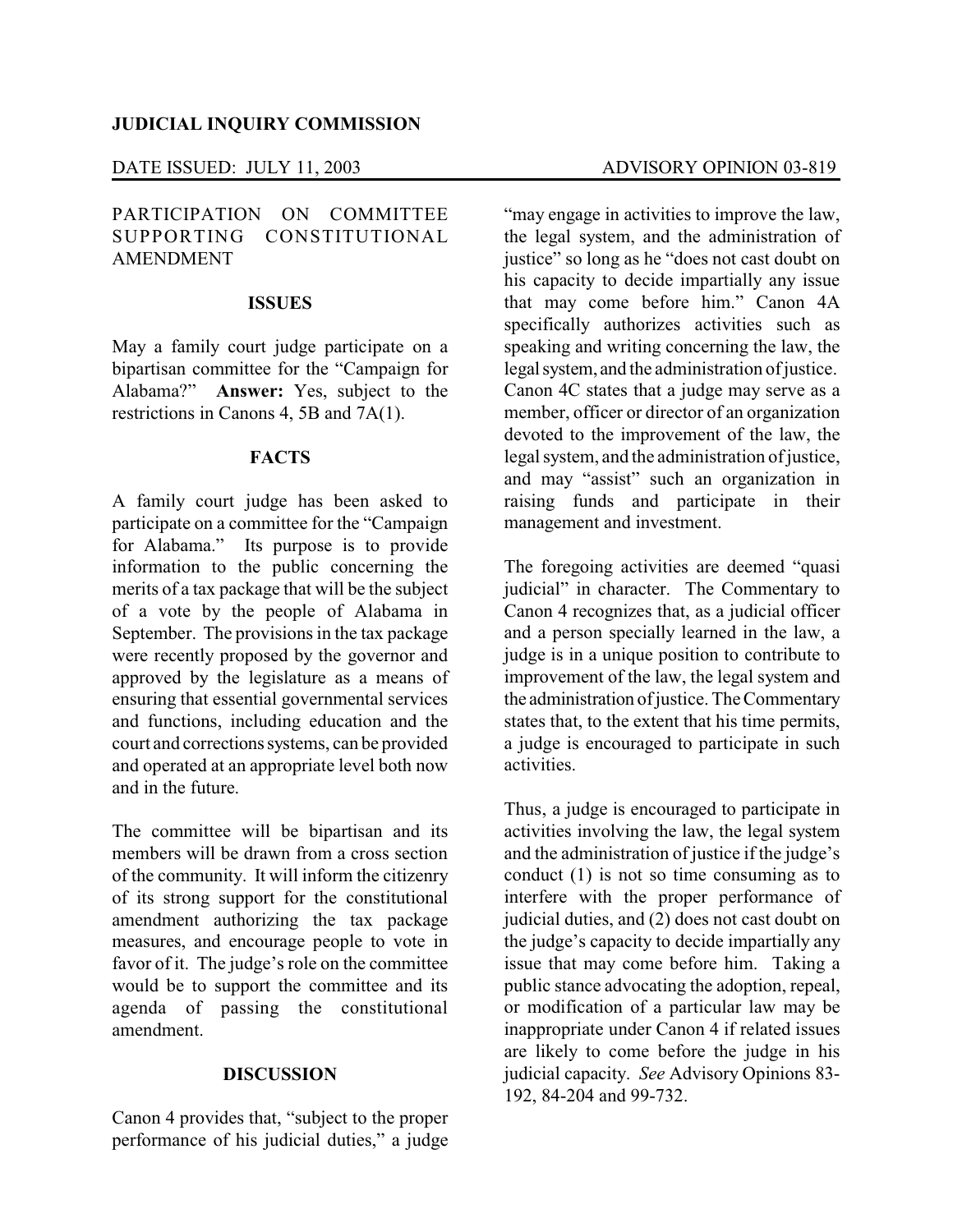Extra-judicial activities of a civic nature are governed byCanon 5B. This canon states that a judge "may participate in civic and charitable activities that do not reflect adversely upon his impartiality or interfere with the performance of his judicial duties." Canon 5B also states the following:

A judge may serve as an officer, director, trustee, or nonlegal advisor of an educational, religious, charitable, fraternal, or civic organization or institution not conducted for the economic or political advantage of its members, subject to the following limitations:

(1) A judge should not serve if it is likely that the organization or institution will be engaged in proceedings that would ordinarily come before him or will be regularly engaged in adversary proceedings in any court.

(2) It is desirable that a judge not solicit funds for any educational, religious, charitable, fraternal, or civic organization or institution, or use or permit the use of the prestige of his office for that purpose, but he may be listed as an officer, director, or trustee of such an organization or institution.

(3) A judge should not give investment advice to such an organization or institution, but he may serve on its board of directors or trustees even though it has the responsibility for approving investment decisions.

Canon 5B contains restrictions on general participation in extra-judicial civic activities that are similar to the restrictions in Canon 4 for quasi-judicial activities. UnderCanon 5B, a judge may not participate in such activities if they are so time consuming as to interfere with the performance of judicial duties, nor may a judge participate in activities that reflect adverselyupon the judge'simpartiality.

Canon 5B also contains additional limitations in connection with what might be characterized as leadership positions in a civic organization concerned with extra-judicial matters that is not conducted for the economic or political advantage of its members. Canon 5B(1) prohibits service in such a capacity if it is likely that the organization will be engaged in proceedings that would ordinarily come before the judge, or if it will be regularly engaged in adversary proceedings in any court. Canon 5B(3) prohibits giving investment advice to the organization. A judge may not be a legal advisor to such an organization. While Canon 5B(2) does not absolutely prohibit a judge from participating in fund solicitation, it strongly discourages such activity.

Participation in fund raising presents a danger that the prestige of the judicial office will be used for the solicitation of funds. Advisory Opinions 81-101 and 96-596. It also involves a danger that the person solicited will feel obligated to respond favorably if the judge is in a position of influence or control. Commentary to the Model Code of Judicial Conduct, Canon 4C(3)(b) (1990). A judge who participates in fund raising for a civic or charitable organization must be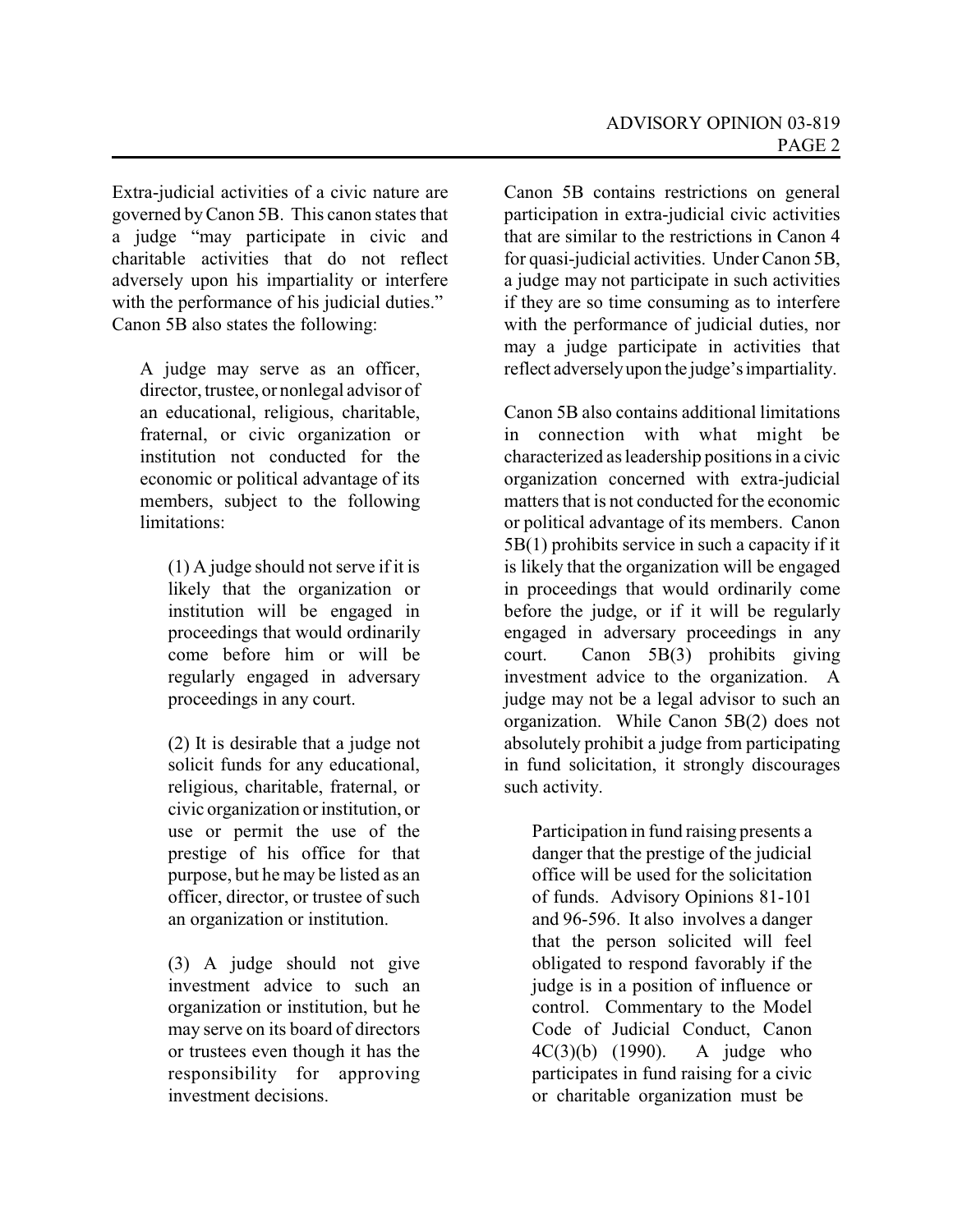ever mindful of the provisions of Canons 1 and 2, and must limit such participation so that he or she does not lend the prestige of his or her judicial office to the event or otherwise violate either the letter or the spirit of Canons 1 and 2. Advisory Opinions 83-174, 83-179, 85-242, and 96-596.

Advisory Opinions 00-747 and 00-753. A judge's name may be listed as an officer, director, or trustee of a civic organization, but his judicial position or title may not be used in fund-raising activities. AdvisoryOpinions 84- 216, 96-596, 00-753, and 01-773. A judge should not solicit funds from a person or entity who regularly is a party to proceedings in the judge's court. Advisory Opinion 01- 773.

Canon 7A(1) requires judges to refrain from political activities inappropriate to their judicial office, and it discourages judges from becoming involved in the internal workings of political organizations and from participating in political fund solicitations apart from the judge's own campaign for office. Canon 7A(1) also requires that judges conduct themselves at all times in a manner so as to pre- vent any political considerations, entanglements, or influences from ever becoming involved in, or from ever appearing to be involved in, any judicial decision or the judicial process. Canon 7A(3) states that judges "may engage in activity on behalf of measures to improve the law, the legal system, or the administration of justice."

Under Canon 7, activities on behalf of measures to improve the law, the legal system, or the administration of justice are not inappropriate to the judicial office. However,

involvement in political organizations involving extrajudicial issues and fund raising for such organizations are discouraged, and it is imperative that a judge take care that his or her particular actions in this regard do not create an appearance that political influences, entanglements or considerations are involved in judicial decisions or the judicial process.

Activities in support of appropriate funding for the courts, as well as for related systems such as the Department of Corrections, fall within the scope of Canon 4. As the Commission has previously recognized, the "administration of justice" includes the functions of the legal system by which and through which cases may be brought before a court, tried, determined, and disposed of and judgments enforced. Advisory Opinions 82- 140 and 95-570. Thus, activities in support of appropriate funding for the courts and related governmental systems are encouraged under Canon 4, so long as the particular activities involved do not interfere with the proper performance of the judge's judicial duties or cast doubt on the judge's capacity to decide impartially any issue that may come before him. *See*, Advisory Opinion JI-46 (Michigan State Bar Standing Committee on Professional & Judicial Ethics, Feb. 20, 1992); Advisory Opinion 94-01 (Arkansas Judicial Ethics AdvisoryCommittee, Feb. 18, 1994); Opinion 98-06 (Washington Ethics Advisory Committee, July 24, 1998); Opinion 00-03 (Washington Ethics Advisory Committee, March 10, 2000); Opinion 94-01 (Florida Supreme Court Judicial Ethics Advisory Committee, March 2, 1994); *see also*, Opinion 98-14 (Florida Supreme Court Judicial Ethics Advisory Committee, July 13, 1998).